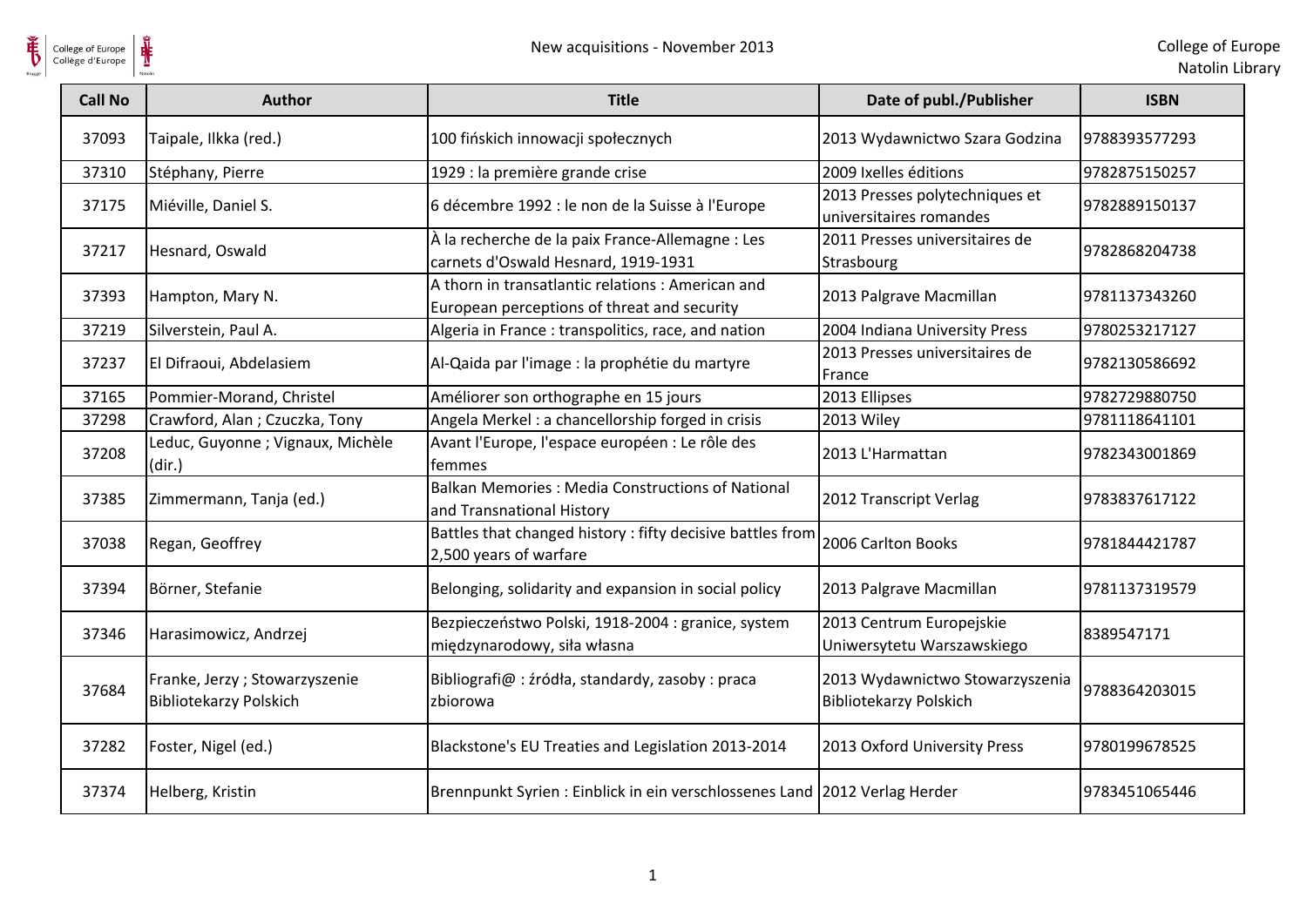

| <b>Call No</b> | <b>Author</b>                                                      | <b>Title</b>                                                                                  | Date of publ./Publisher                                           | <b>ISBN</b>   |
|----------------|--------------------------------------------------------------------|-----------------------------------------------------------------------------------------------|-------------------------------------------------------------------|---------------|
| 37058          | Szypulewska-Porczyńska, Alina                                      | Budowa rynku wewnętrznego usług w Unii Europejskiej 2013 Oficyna Wydawnicza SGH               |                                                                   | 9788373788381 |
| 37163          | Thomson, Jean-Max                                                  | Burning Issues : Vocabulaire anglais de l'actualité                                           | 2013 Ellipses                                                     | 9782729878832 |
| 37375          | Dal, Mikala Hydlig (ed.)                                           | Cairo: Images of Transition. Perspectives on Visuality<br>in Egypt 2011-2013                  | 2013 Transcript Verlag                                            | 9783837626155 |
| 37299          | Della Porta, Donatella                                             | Can democracy be saved? : participation, deliberation<br>and social movements                 | 2013 Polity                                                       | 9780745664606 |
| 37185          | Bafoil, François                                                   | Capitalismes émergents : économies politiques<br>comparées Europe de l'Est et Asie du Sud-Est | 2012 Presses de la Fondation<br>nationale des sciences politiques | 9782724612608 |
| 37631          | Madeley, John T. S.; Enyedi, Zsolt (ed.)                           | Church and State in Contemporary Europe : the<br>Chimera of Neutrality                        | 2003 Routledge                                                    | 9780714683294 |
| 37363          | Johnson, Paul                                                      | Churchill: biografia                                                                          | 2012 Wydawnictwo Rambler                                          | 9788362751099 |
| 37300          | Triandafyllidou, Anna                                              | Circular migration between Europe and its<br>neighbourhood : choice or necessity?             | 2013 Oxford University Press                                      | 9780199674510 |
| 37283          | Bobek, Michal                                                      | Comparative reasoning in European Supreme Courts                                              | 2013 Oxford University Press                                      | 9780199680382 |
| 37395          | Busby, Nicole ; Smith, Rhona                                       | Core EU Legislation                                                                           | 2013 Palgrave Macmillan                                           | 9781137337733 |
| 37386          | Rogge, Jörg (ed.)                                                  | Cultural History in Europe : Institutions - Themes -<br>Perspectives                          | 2011 Transcript Verlag                                            | 9783837617245 |
| 37345          | Helnarska, Karolina Julia                                          | Czynnik kulturowy w polityce zagranicznej Francji                                             | 2013 Wydawnictwo Adam<br>Marszałek                                | 9788377807040 |
| 37396          | Kivisto, Peter ; Wahlbeck, Östen (eds.)                            | Debating multiculturalism in the Nordic welfare states                                        | 2013 Palgrave Macmillan                                           | 9780230360198 |
| 37202          | Valdman, Edouard                                                   | Demain, l'Occident ! : Essai                                                                  | 2013 L'Harmattan                                                  | 9782336009193 |
| 37397          | Papadopoulos, Yannis                                               | Democracy in Crisis? : politics, governance and policy                                        | 2013 Palgrave Macmillan                                           | 9780230536982 |
| 37010          | Fremigacci, Jean ; Lefeuvre, Daniel ;<br>Michel, Marc (dir.)       | Démontage d'empires                                                                           | 2012 Riveneuve                                                    | 9782360131495 |
| 37179          | Bled, Jean-Paul ; Jouve, Edmond ;<br>Réveillard, Christophe (dir.) | Dictionnaire historique et juridique de l'Europe                                              | 2013 Presses universitaires de<br>France                          | 9782130608356 |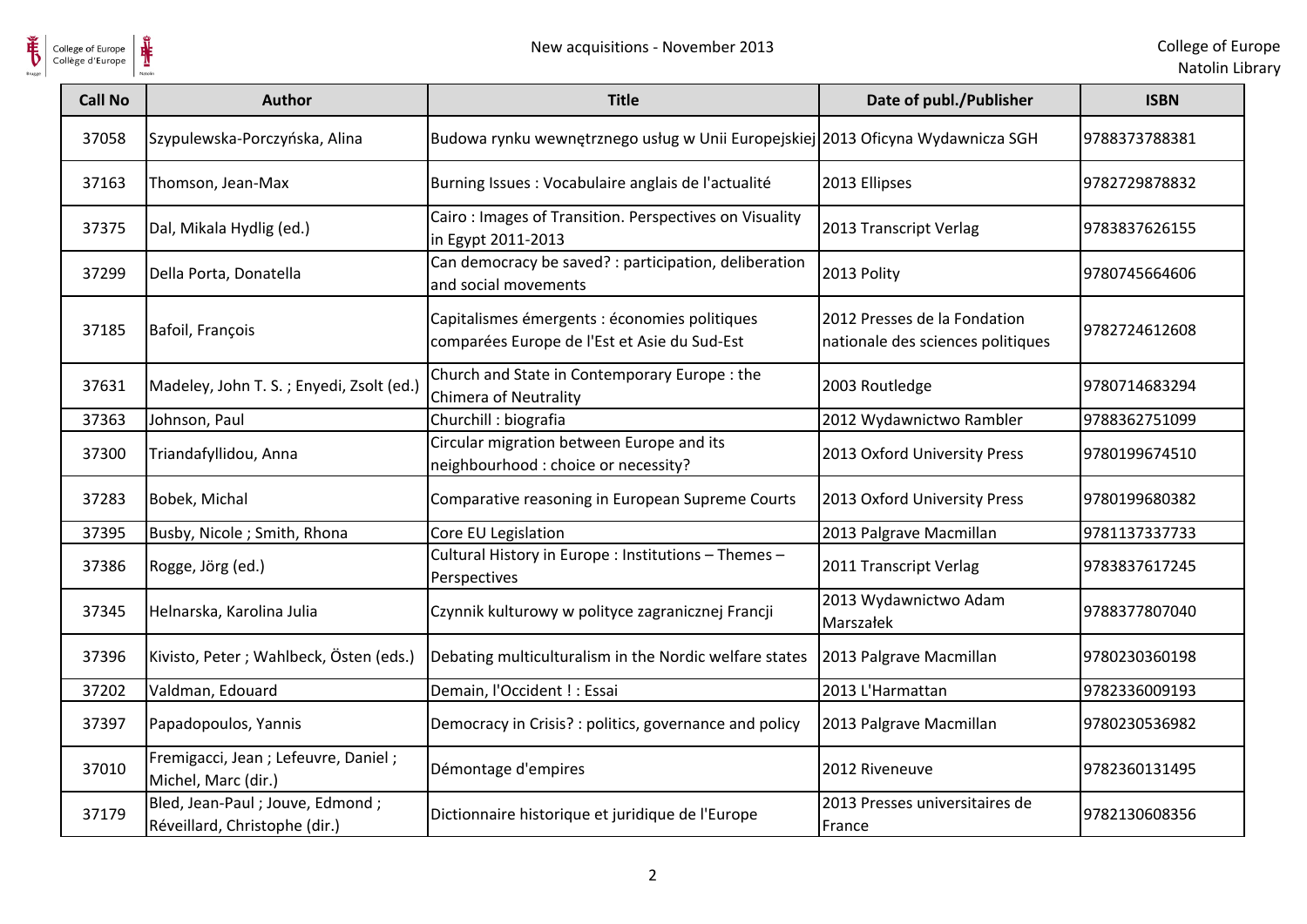

| <b>Call No</b> | <b>Author</b>                                                     | <b>Title</b>                                                                                                                 | Date of publ./Publisher                  | <b>ISBN</b>   |
|----------------|-------------------------------------------------------------------|------------------------------------------------------------------------------------------------------------------------------|------------------------------------------|---------------|
| 37373          | Jishkariani, Bachana                                              | Die Bedeutung des Europäischen Strafrechts und sein<br>Einfluss in Georgien                                                  | 2013 Nomos                               | 9783848703449 |
| 37108          | Lieb, Julia                                                       | Diplomatie jenseits des Staates die EU-<br>Aussenvertretung gegenüber Drittstaaten und der<br>Europäische Auswärtige Dienst  | 2012 Nomos                               | 9783848704859 |
| 37392          | IPSE - Identités Politiques Sociétés<br>Espaces (ed.).            | Doing Identity in Luxembourg : Subjective<br>Appropriations - Institutional Attributions - Socio-<br><b>Cultural Milieus</b> | 2011 Transcript Verlag                   | 9783837616675 |
| 37362          | Fajgielski, Paweł; Potakowski, Paweł<br>$(\text{red.})$           | Domena publiczna : - troska o prawa podstawowe?                                                                              | 2013 Wydawnictwo KUL                     | 9788377027356 |
| 37322          | Barański, Marek; Kubas, Sebastian;<br>Zięba, Marianna (red.)      | Doświadczenia transformacji politycznej w państwach<br>Europy środkowej i wschodniej                                         | 2011 Wydawnictwo Śląsk                   | 9788371647086 |
| 37323          | Czyż, Anna; Kubas, Sebastian                                      | Doświadczenia węgierskiej transformacji ustrojowej -<br>od Jánosa Kádára do Viktora Orbána                                   | 2011 Uniwersytet Śląski; REMAR           | 9788361975526 |
| 37182          | Martenet, Vincent ; Heinemann,<br>Andreas                         | Droit de la concurrence                                                                                                      | 2012 Schulthess                          | 9783725565207 |
| 37183          | Petitpierre-Sauvain, Anne                                         | Droit de l'environnement : vers un droit economique<br>au service de l'environnement                                         | 2012 Schulthess                          | 9783725565825 |
| 37169          | Renucci, Jean-François                                            | Droit européen des droits de l'homme                                                                                         | 2012 L.G.D.J                             | 9782275036557 |
| 37177          | Sudre, Frédéric                                                   | Droit européen et international des droits de l'homme                                                                        | 2012 Presses Universitaires de<br>France | 9782130607175 |
| 37174          | Blumann, Claude; Dubouis, Louis                                   | Droit institutionnel de l'Union européenne                                                                                   | 2013 Lexis Nexis                         | 9782711017188 |
| 37178          | Hennion, Sylvie ; Le Barbier-Le Bris,<br>Muriel ; Del Sol, Marion | Droit social européen et international                                                                                       | 2013 Presses universitaires de<br>France | 9782130607915 |
| 37103          | Knowles, John ; Thomas, Philip A.                                 | <b>Effective Legal Research</b>                                                                                              | 2012 Sweet & Maxwell                     | 9780414022942 |
| 37790          | Shelley, Toby                                                     | Endgame in the Western Sahara : what future for<br>Africa's last colony?                                                     | 2004 Zed Books                           | 1842773410    |
| 37146          | Mounir, Hakima                                                    | Entre ici et là-bas : Le pouvoir des femmes dans les<br>familles maghrébines                                                 | 2013 Presses universitaires de<br>Rennes | 9782753526679 |
| 37210          | Céspedes, Jaime ; Pineira-Tresmontant,<br>Carmen (dir.)           | Espagne : quels enjeux pour l'Europe ? : Le regard des<br>médias sur les élections de 2011                                   | 2013 L'Harmattan                         | 9782343006673 |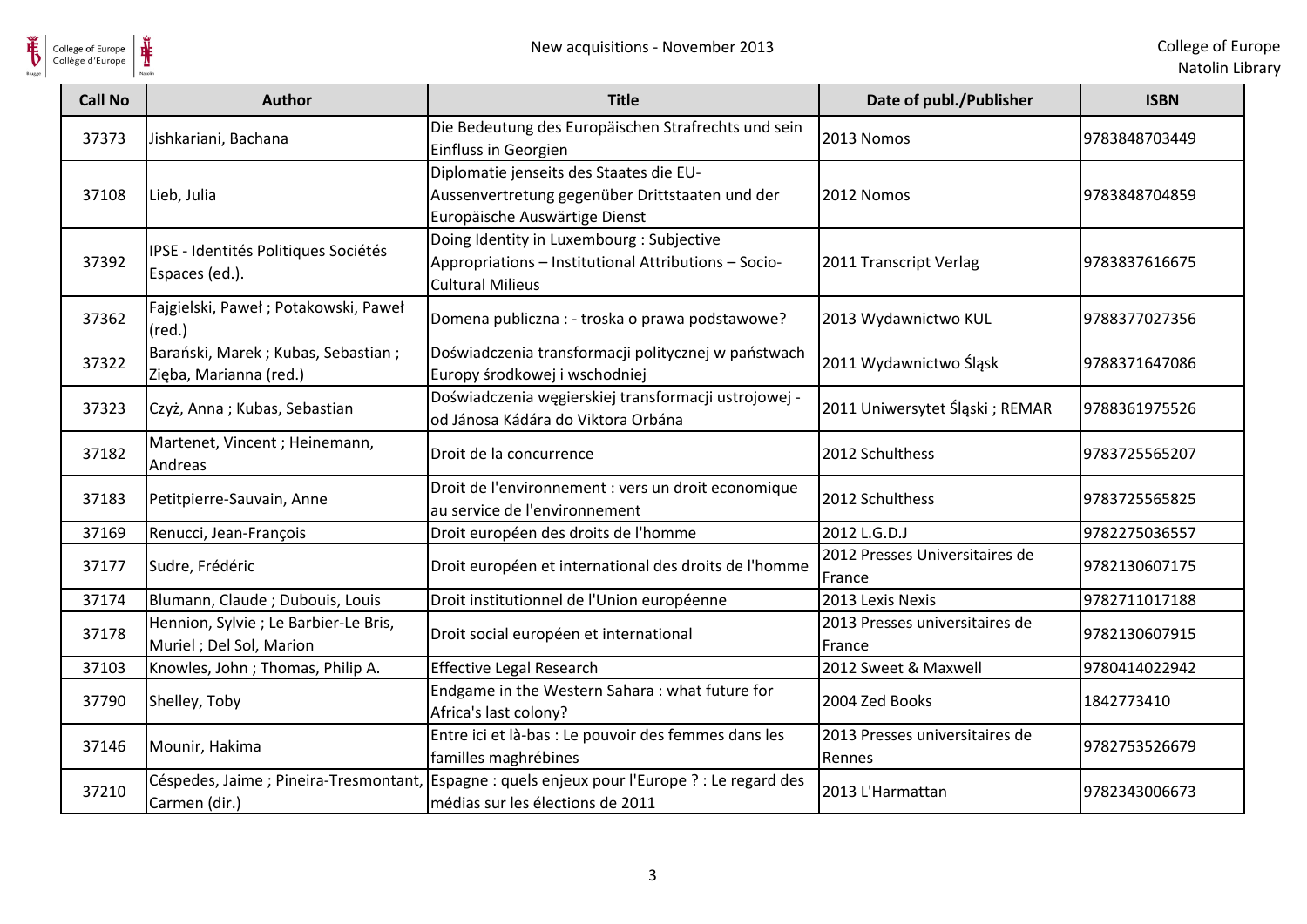

| <b>Call No</b> | <b>Author</b>                                                 | <b>Title</b>                                                                                                                    | Date of publ./Publisher                                    | <b>ISBN</b>   |
|----------------|---------------------------------------------------------------|---------------------------------------------------------------------------------------------------------------------------------|------------------------------------------------------------|---------------|
| 37364          | Eriksen, Thomas Hylland                                       | Etniczność i nacjonalizm - ujęcie antropologiczne                                                                               | 2013 Wydawnictwo Uniwersytetu<br>Jagiellońskiego           | 9788323335627 |
| 37327          | Gonzalez-Diaz, Francisco Enrique;<br>Snelders, Robbert (eds.) | EU competition law. Vol. 5, Abuse of dominance under<br>article 102 TFEU                                                        | 2013 Claeys & Casteels                                     | 9789077644133 |
| 37697          | Juncos, Ana E.                                                | EU Foreign and Security Policy in Bosnia: The Politics<br>of Coherence and Effectiveness                                        | 2013 Manchester University Press                           | 9780719082405 |
| 37284          | Berry, Elspeth ; Homewood, Matthew<br>J.; Bogusz, Barbara     | EU law : text, cases, and materials                                                                                             | 2013 Oxford University Press                               | 9780199595310 |
| 37762          | Dragneva, Rilka; Wolczuk, Kataryna<br>(ed.)                   | Eurasian economic integration : law, policy and politics 2013 Edward Elgar                                                      |                                                            | 9781782544753 |
| 37161          | Rouby, Francine (dir.)                                        | Europe : histoire, nations, identités                                                                                           | 2013 Ellipses                                              | 9782729877385 |
| 37167          | Bailoni, Mark                                                 | Europe : Le vieux monde en crise ?                                                                                              | 2013 Ellipses                                              | 9782729881474 |
| 37641          | Davie, Grace                                                  | Europe: The Exceptional Case: Parameters of Faith in<br>the Modern World                                                        | 2002 Darton, Longman and Todd                              | 9780232524253 |
| 37205          | Dufoulon, Serge ; Rouet, Gilles (dir.)                        | Europe partagée, Europe des partages                                                                                            | 2012 L'Harmattan                                           | 9782343000213 |
| 37251          | Lehning, James R.                                             | European colonialism since 1700                                                                                                 | 2013 Cambridge University Press                            | 9780521741712 |
| 37867          | Caplan, Richard (ed.)                                         | <b>Exit Strategies and State Building</b>                                                                                       | 2012 Oxford University Press                               | 9780199760121 |
| 37852          | Dickinson, David G; Mullineux, A. W.<br>(ed.)                 | Financial and monetary integration in the new Europe :<br>convergence between the EU and Central and Eastern<br>Europe          | 2001 Edward Elgar                                          | 1840642467    |
| 37287          | Foster, Nigel G.                                              | Foster on EU law                                                                                                                | 2013 Oxford University Press                               | 9780199670796 |
| 37365          | Szklarski, Bohdan; Słęcki, Maciej                             | Franco i Salazar : europejscy dyktatorzy                                                                                        | 2012 Wydawnictwo von borowiecky 9788360748275              |               |
| 37389          | Kosanović, Milan (eds.)                                       | Bilandžić, Vladimir; Dahlmann, Dittmar From Helsinki to Belgrade: the first CSCE Follow-up<br>Meeting and the crisis of detente | 2012 V&R unipress ; Bonn University 9783899719383<br>Press |               |
| 37384          | Heinlein, Michael et al. (eds.)                               | Futures of modernity : challenges for cosmopolitical<br>thought and practice                                                    | 2012 Transcript                                            | 9783837620764 |
| 37399          | Agustín, Lise Rolandsen                                       | Gender equality, intersectionality and diversity in<br>Europe                                                                   | 2013 Palgrave Macmillan                                    | 9781137028082 |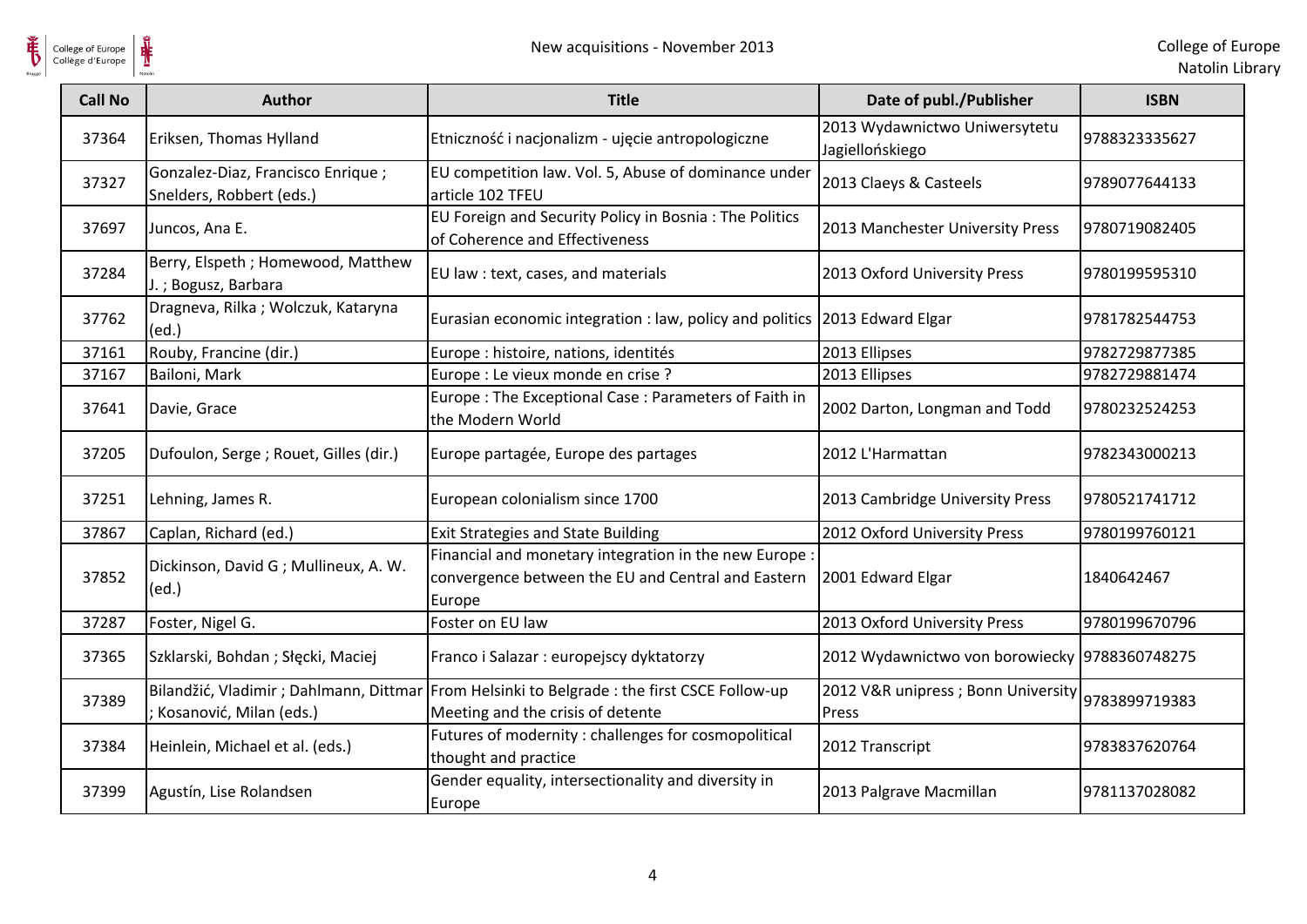

| <b>Call No</b> | <b>Author</b>                                            | <b>Title</b>                                                                           | Date of publ./Publisher                               | <b>ISBN</b>   |
|----------------|----------------------------------------------------------|----------------------------------------------------------------------------------------|-------------------------------------------------------|---------------|
| 37229          | El Yazami, Driss ; Gastaut, Yvan ; Yahi,<br>Naïma (dir.) | Générations : un siècle d'histoire culturelle des<br>Maghrébins en France              | 2009 Gallimard                                        | 9782070126590 |
| 37137          | Damamme, Aurélie                                         | Genre, action collective et développement : Discours<br>et pratiques au Maroc          | 2013 L'Harmattan                                      | 9782336293035 |
| 37861          | Dodds, Klaus                                             | Geopolitics : a very short introduction                                                | 2007 Oxford University Press                          | 9780199206582 |
| 37342          | Ziegler, Jean                                            | Geopolityka głodu: masowa zagłada                                                      | 2013 Instytut Wydawniczy Książka i<br>Prasa           | 9788362744978 |
| 37339          | Kozłowski, Krzysztof                                     | Geopolityka naftowa Chińskiej Republiki Ludowej                                        | 2013 Adam Marszałek                                   | 9788377808092 |
| 37223          | Sengupta, Jayshree                                       | Global economic meltdown : perspectives from India<br>and EU                           | 2012 Academic Foundation                              | 9788171889686 |
| 37341          | Gwiazda, Adam                                            | Globalna ekspansja gospodarcza Chin                                                    | 2013 Wydawnictwo Uniwersytetu<br>Kazimierza Wielkiego | 9788370969202 |
| 37400          | Fouskas, Vassilis K.; Dimoulas,<br>Constantine           | Greece, financialisation and the EU : the political<br>economy of debt and destruction | 2013 Palgrave Macmillan                               | 9781137273444 |
| 37316          | Dyduch, Justyna                                          | Handel uprawnieniami do emisji zanieczyszczeń<br>powietrza                             | 2013 PWE                                              | 9788320820966 |
| 37241          | Werth, Nicolas                                           | Histoire de l'Union soviétique de Khrouchtchev à<br>Gorbatchev (1953-1991)             | 2013 Presses universitaires de<br>France              | 9782130620099 |
| 37242          | Werth, Nicolas                                           | Histoire de l'Union soviétique de Khrouchtchev à<br>Gorbatchev (1953-1991)             | 2013 Presses universitaires de<br>France              | 9782130620099 |
| 37186          | Encel, Frédéric                                          | Horizons géopolitiques                                                                 | 2009 Seuil                                            | 9782020847995 |
| 37222          | Morphet, Janice                                          | How Europe shapes British public policy                                                | 2013 Policy Press                                     | 9781447300465 |
| 37249          | Rhodes, Mark                                             | How to talk to absolutely anyone : confident<br>communication in every situation       | 2013 Capstone Publishing                              | 9780857084026 |
| 37289          | Mounsey, Chris                                           | How to Write: Successful Essays, Dissertations, and<br>Exams                           | 2013 Oxford Universtity Press                         | 9780199670741 |
| 37288          | Leigh, Judith                                            | How to Write: Successful CVs and Job Applications                                      | 2013 Oxford University Press                          | 9780199670758 |
| 37366          | Strahl, Danuta ; Głuszczak, Dariusz<br>$(\text{red.})$   | Innowacyjność w rozwoju lokalnym i regionalnym                                         | 2013 Uniwersytet Ekonomiczny we<br>Wrocławiu          | 9788376953410 |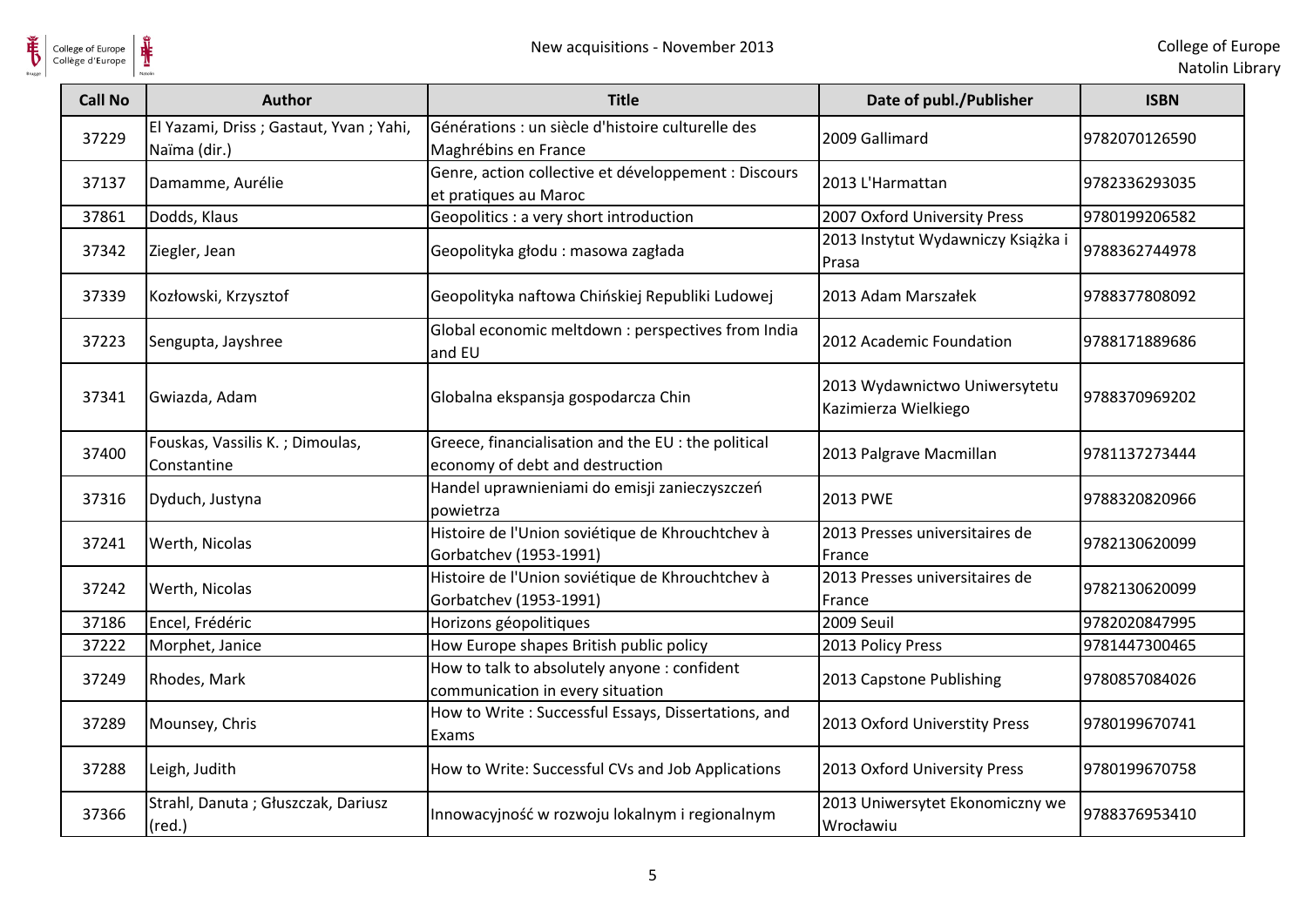

| College of Europe<br>Collège d'Europe | ⋕<br>New acquisitions - November 2013                    |                                                                                                                                                                        |                                                      | College of Eu<br>Natolin Lib |
|---------------------------------------|----------------------------------------------------------|------------------------------------------------------------------------------------------------------------------------------------------------------------------------|------------------------------------------------------|------------------------------|
| <b>Call No</b>                        | <b>Author</b>                                            | <b>Title</b>                                                                                                                                                           | Date of publ./Publisher                              | <b>ISBN</b>                  |
| 37340                                 | Nowak, Andrzej                                           | Intelektualna historia III RP : Rozmowy z lat 1990-2012                                                                                                                | 2013 Sic                                             | 9788361967507                |
| 37052                                 | Szymura-Tyc, Maja (ed.)                                  | International marketing in Europe                                                                                                                                      | 2012 University of Economics                         | 9788372467546                |
| 37376                                 | Peter, Frank ; Dornhof, Sarah ; Arigita,<br>Elena (eds.) | Islam and the Politics of Culture in Europe. Memory,<br>Aesthetics, Art                                                                                                | 2013 Transcript Verlag                               | 9783837621761                |
| 37233                                 | Conseil de la communauté marocaine à<br>l'étranger       | Islam en Europe : formation des cadres, éducation<br>religieuse et enseignement du fait religieux : Actes du<br>colloque international, Strasbourg, 29 et 30 mars 2010 | 2011 Editions Marsam                                 | 9789954212349                |
| 37234                                 | l'étranger                                               | Conseil de la communauté marocaine à Islam en Europe : quel modèle ? : Actes du colloque<br>international, Casablanca, 20 et 21 juin 2009                              | 2011 Editions Marsam                                 | 9789954212356                |
| 37135                                 | Khoury, Paul                                             | Islam et christianisme : Dialogue religieux et défi de la<br>modernité                                                                                                 | 2011 L'Harmattan                                     | 9782296550261                |
| 37119                                 | Milton-Edwards, Beverley                                 | <b>Islamic Fundamentalism since 1945</b>                                                                                                                               | 2014 Taylor & Francis                                | 9780415639897                |
| 37866                                 | Esposito, John L.; Kalin, Ibrahim (eds.)                 | Islamophobia : The Challenge of Pluralism in the 21st<br>Century                                                                                                       | 2011 Oxford University Press                         | 9780199753659                |
| 37220                                 | Shryock, Andrew (ed.)                                    | Islamophobia/Islamophilia : beyond the politics of<br>enemy and friend                                                                                                 | 2010 Indiana University Press                        | 9780253221995                |
| 37311                                 | Wood, Thomas E.; Jankowski,<br>Stanisław M.              | Karski: How One Man Tried to Stop the Holocaust                                                                                                                        | 1994 John Wiley and Sons                             | 0471018562                   |
| 37321                                 | Dębski, Jerzy                                            | Kształtowanie cywilizacji europejskiej. T. 2, Europa<br>nowożytna i współczesna                                                                                        | 2012 WSZFiZ w Białymstoku                            | 9788360432709                |
| 37367                                 | Bielska, Anna                                            | Kształtowanie przestrzeni na obszarach wiejskich                                                                                                                       | 2013 Oficyna Wydawnicza<br>Politechniki Warszawskiej | 9788378140733                |
| 37150                                 | Carlier, Jean-Yves                                       | La condition des personnes dans l'Union européenne :<br>Recueil de jurisprudence                                                                                       | 2012 Bruylant                                        | 9782802739869                |
| 37170                                 | Burgorgue-Larsen, Laurence                               | La Convention européenne des droits de l'homme                                                                                                                         | 2012 LGDJ                                            | 9782275036991                |
| 37198                                 | Trille, Stéphanie                                        | La coopération territoriale en Europe : L'exemple de la<br>frontière franco-espagnole                                                                                  | 2013 L'Harmattan                                     | 9782336006727                |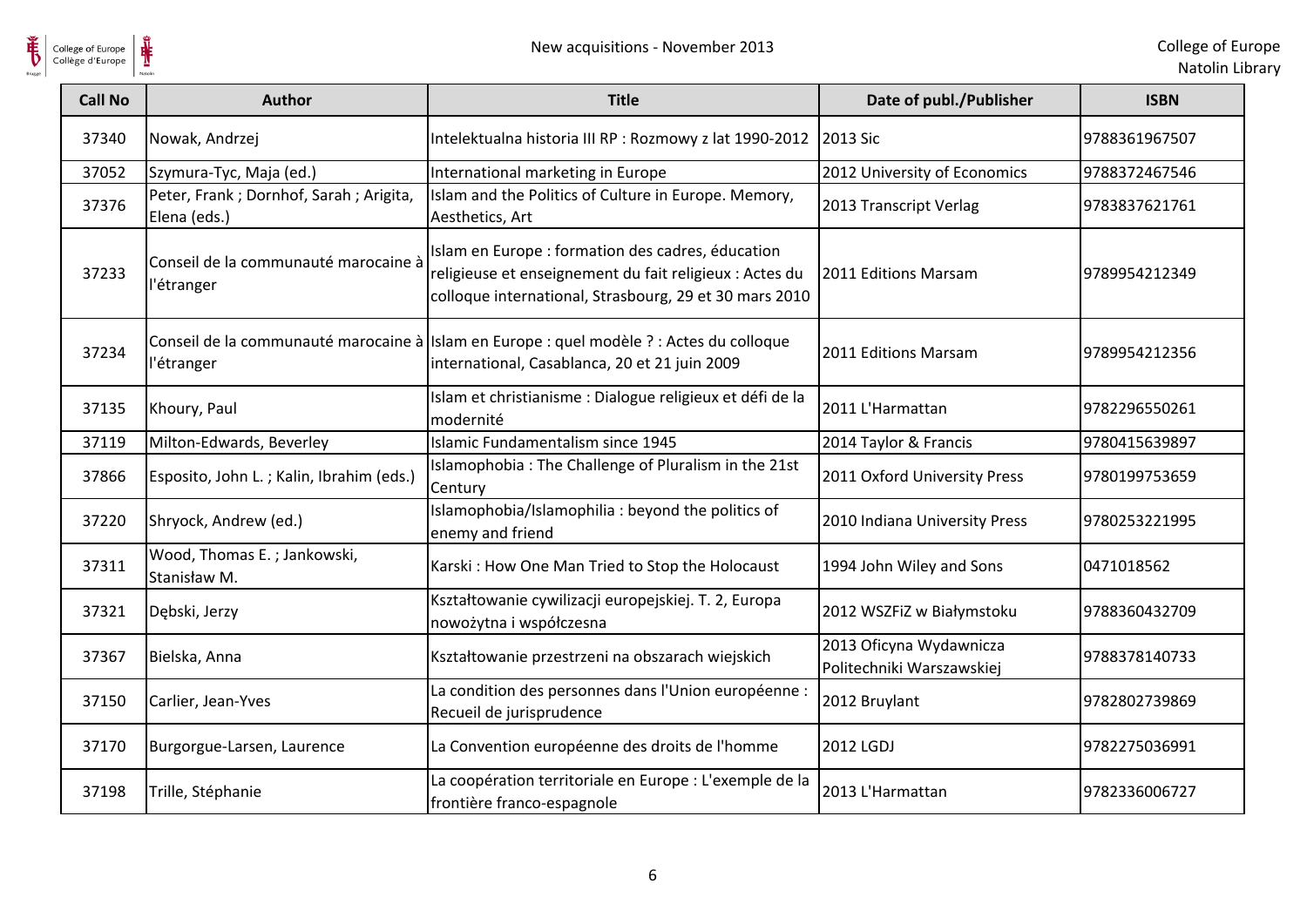



| <b>Call No</b> | <b>Author</b>                                                            | <b>Title</b>                                                                                                                                                 | Date of publ./Publisher                      | <b>ISBN</b>   |
|----------------|--------------------------------------------------------------------------|--------------------------------------------------------------------------------------------------------------------------------------------------------------|----------------------------------------------|---------------|
| 37199          | Lebreton, Gilles (dir.)                                                  | La démocratie participative : enjeux et réalités (France,<br>Brésil, Chine, Suisse, Union européenne)                                                        | 2013 L'Harmattan                             | 9782336007199 |
| 37206          | Dupont Federici, Thomas                                                  | La désunion européenne : Pourquoi ça ne marche pas ? 2013 L'Harmattan                                                                                        |                                              | 9782343001272 |
| 37164          | Buchy, Frédéric ; Dallenne, Pierre                                       | La mondialisation: Nouvelles dynamiques<br>géopolitiques et géoéconomiques                                                                                   | 2013 Ellipses                                | 9782729878887 |
| 37195          | Diagne, Ousmane                                                          | La montée du racisme et de la xénophobie en Europe                                                                                                           | 2013 L'Harmattan                             | 9782296995543 |
| 37238          | Yankaya, Dilek                                                           | La nouvelle bourgeoisie islamique : le modèle turc                                                                                                           | 2013 Presses universitaires de<br>France     | 9782130594604 |
| 37155          | Charillon, Frédéric                                                      | La politique étrangère de la France : de la fin de la<br>guerre froide au printemps arabe                                                                    | 2011 La Documentation française              | 3303331953319 |
| 37197          | Sevim, Huseyin                                                           | La politique européenne de la Turquie : Acteurs,<br>processus et enjeux (1980-2008)                                                                          | 2013 L'Harmattan                             | 9782296997844 |
| 37213          | Burgaud, Stéphanie                                                       | La politique russe de Bismarck et l'unification<br>allemande : mythe fondateur et réalités politiques                                                        | 2010 Presses Universitaires de<br>Strasbourg | 9782868204066 |
| 37149          | Chassin, Catherine-Amélie (dir.)                                         | La portée de l'article 3 de la Convention européenne<br>des droits de l'homme                                                                                | 2006 Bruylant                                | 2802722468    |
| 37204          | Berthomieu, Claude ; Guichard, Jean-<br>Paul ; Ponomarenko, Elena (dir.) | La Russie, l'Europe et la Méditerranée dans la crise                                                                                                         | 2013 L'Harmattan                             | 9782336292823 |
| 37184          | Petry, Roswitha                                                          | La situation juridique des migrants sans statut légal :<br>Entre droit international des droits de l'homme et droit 2013 Schulthess<br>suisse des migrations |                                              | 9783725568239 |
| 37153          | Andra (dir.)                                                             | Dekeuwer-Défossez, Françoise ; Cotiga, La société européenne : Droit et limites aux stratégies<br>internationales de développement des entreprises           | 2013 Bruylant                                | 9782802741008 |
| 37214          | Maurice, Thierry                                                         | La transition démocratique : L'Espagne et ses ruses<br>mémorielles (1976-1982)                                                                               | 2013 Presses universitaires de<br>Rennes     | 9782753522329 |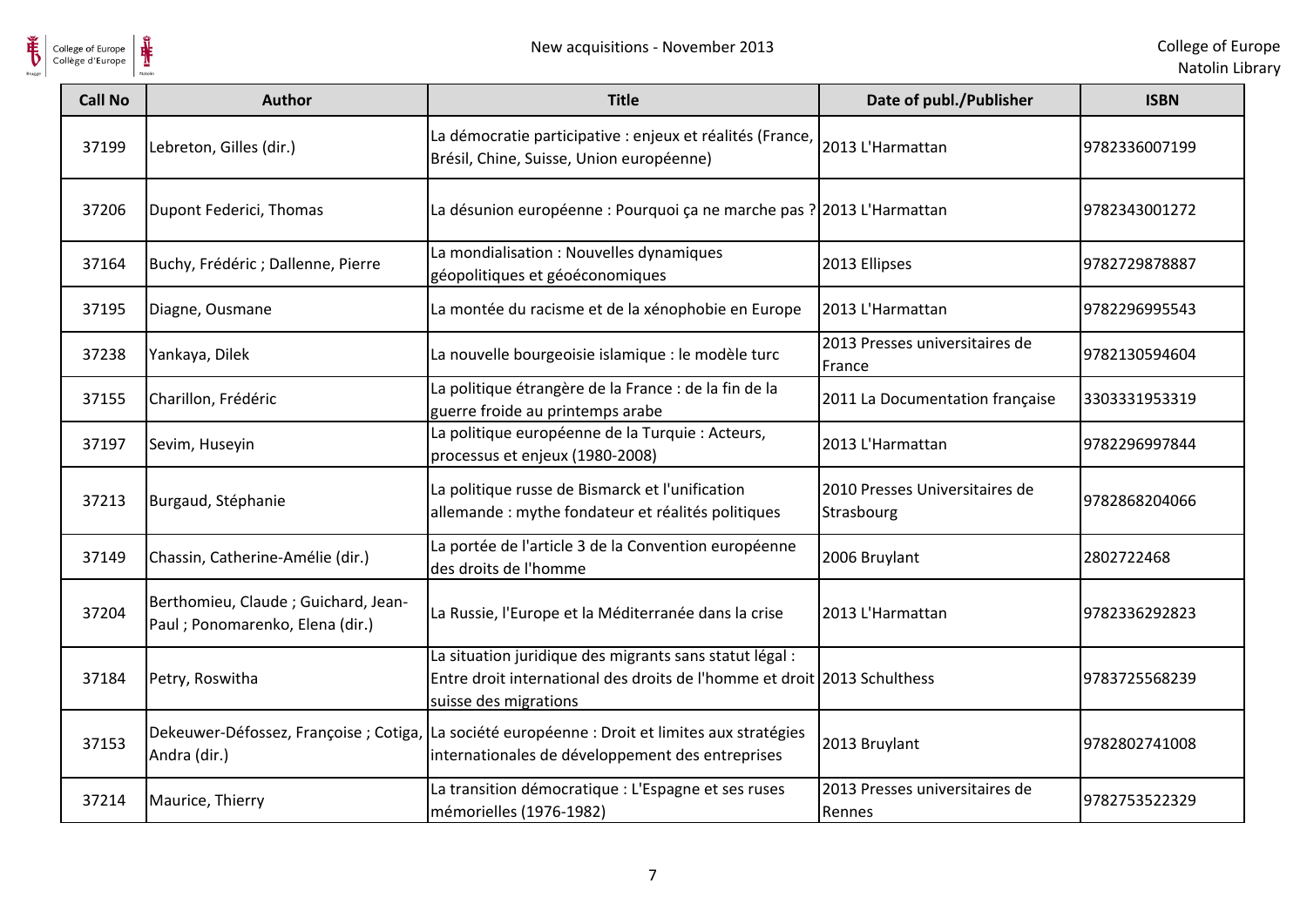

| <b>Call No</b> | <b>Author</b>                                      | <b>Title</b>                                                                                                                                                                                            | Date of publ./Publisher                  | <b>ISBN</b>   |
|----------------|----------------------------------------------------|---------------------------------------------------------------------------------------------------------------------------------------------------------------------------------------------------------|------------------------------------------|---------------|
| 37151          | Dumas, Perrine                                     | L'accès des ressortissants des pays tiers au territoire<br>des Etats membres de l'Union européenne                                                                                                      | 2013 Bruylant                            | 9782802740957 |
| 37209          | Richli, Paul (ed.)                                 | L'agriculture et les exigences du développement<br>durable = Agriculture and the requirements of a<br>sustainable development = Die Landwirtschaft und die<br>Erfordenisse der nachhaltigen Entwicklung | 2013 L'Harmattan                         | 9782343005843 |
| 37850          | Dworkin, Ronald                                    | Law's Empire                                                                                                                                                                                            | 1998 Hart Publishing                     | 9781841130415 |
| 37231          | Bousnina, Adel                                     | Le chômage des diplômés en Tunisie                                                                                                                                                                      | 2013 L'Harmattan                         | 9782343002583 |
| 37194          | Richli, Paul (ed.)                                 | Le défi de la diversification des entreprises agricoles :<br>XXVe Congrès et Colloque européen de droit rural,<br>Cambridge, 23-26 septembre 2009                                                       | 2011 L'Harmattan                         | 9782296561922 |
| 37132          | Arslan, Leyla et al.                               | Le devenir de l'islam en France                                                                                                                                                                         | 2013 Desclée de Brouwer                  | 9782220065281 |
| 37193          | Comité européen de droit rural                     | Le droit à une alimentation adéquate : bilan de la PAC,<br>coopératives agricoles                                                                                                                       | 2006 L'Harmattan                         | 2296018254    |
| 37147          | Robin, Jean                                        | Le livre noir de l'islam                                                                                                                                                                                | 2013 Editions Tatamis                    | 9782917617588 |
| 37226          | Saint-Prot, Charles; Aflak, Michel                 | Le mouvement national arabe : émergence et<br>maturation du nationalisme arabe de la Nahda au<br>Baas.; Suivi de à la mémoire du prophète arabe par<br><b>Michel Aflak</b>                              | 2013 Ellipses                            | 9782729876692 |
| 37152          | Roccati, Marjolaine                                | Le rôle du juge national dans l'espace judiciaire<br>européen : Du marché intérieur à la coopération civile                                                                                             | 2013 Bruylant                            | 9782802740988 |
| 37232          | Conseil de la communauté marocaine à<br>l'étranger | Le statut juridique de l'islam en Europe                                                                                                                                                                | 2010 Editions Marsam                     | 9789954211960 |
| 37180          | Salais, Robert                                     | Le viol d'Europe : Enquête sur la disparition d'une idée                                                                                                                                                | 2013 Presses Universitaires de<br>France | 9782130618904 |
| 37166          | Gautier-Audebert, Agnès                            | Leçons de droit de l'Union européenne                                                                                                                                                                   | 2013 Ellipses                            | 9782729880941 |
| 37168          | Oliva, Anne-Marie                                  | Leçons de droit matériel de l'Union européenne                                                                                                                                                          | 2013 Ellipses                            | 9782729881580 |
| 37156          | Pommier-Morand, Christel                           | Les clefs de l'expression écrite                                                                                                                                                                        | 2012 Ellipses                            | 9782729873653 |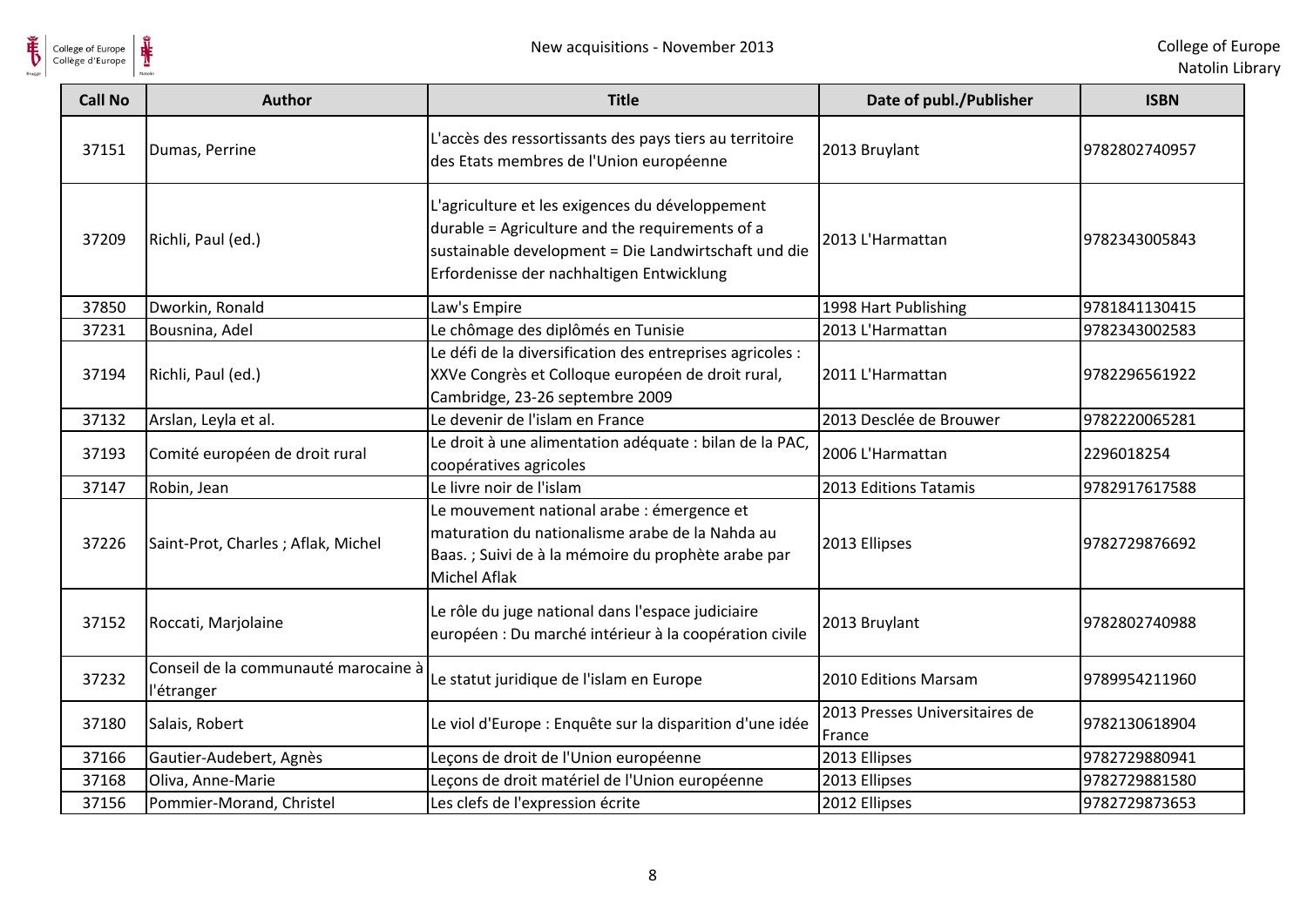

| <b>Call No</b> | <b>Author</b>                                                 | <b>Title</b>                                                                                                                                             | Date of publ./Publisher                        | <b>ISBN</b>   |
|----------------|---------------------------------------------------------------|----------------------------------------------------------------------------------------------------------------------------------------------------------|------------------------------------------------|---------------|
| 37187          | Schmied, Frédéric                                             | Les effets des accords de l'OMC dans l'ordre juridique<br>de l'Union européenne et de ses Etats membres                                                  | 2012 Fondation Varenne                         | 9782916606675 |
| 37148          | Ouellet, Éric ; Pahlavi, Pierre ;<br>Chennoufi, Miloud (dir.) | Les études stratégiques au XXIe siècle                                                                                                                   | 2013 Athéna Editions                           | 9782922865097 |
| 37236          | Maréchal, Brigitte                                            | Les frères musulmans en Europe : racines et discours                                                                                                     | 2009 Presses universitaires de<br>France       | 9782130576099 |
| 37189          | Blumann, Claude (dir.)                                        | Les frontières de l'Union européenne                                                                                                                     | 2013 Bruylant                                  | 9782802741176 |
| 37196          | Leduc, Guyonne (dir.)                                         | Les rôles transfrontaliers joués par les femmes dans la<br>construction de l'Europe                                                                      | 2012 L'Harmattan                               | 9782296997455 |
| 37200          | Duché, Geneviève ; Bogalska-Martin,<br>Ewa (dir.)             | L'Europe à la recherche de son projet social                                                                                                             | 2013 L'Harmattan                               | 9782336291048 |
| 37203          | Gautier, Brigitte (dir.)                                      | L'Europe centrale et orientale depuis 1989 : Changer le<br>monde avec des mots                                                                           | 2013 L'Harmattan                               | 9782336292786 |
| 37865          | Lieberman, Jethro Koller                                      | Liberalism Undressed                                                                                                                                     | 2012 Oxford University Press                   | 9780199919840 |
| 37230          | Al Subaie, Mohammad                                           | L'idéologie de l'islamisme radical : la nouvelle<br>génération des intellectuels islamistes                                                              | 2012 L'Harmattan                               | 9782296993792 |
| 37244          | Chebel, Malek                                                 | L'Imaginaire arabo-musulman                                                                                                                              | 2013 Presses universitaires de<br>France       | 9782130620563 |
| 37173          | Millet, François-Xavier                                       | L'Union européenne et l'identité constitutionnelle des<br>états membres                                                                                  | 2013 LGDJ                                      | 9782275042039 |
| 37136          | Denieuil, Pierre-Noël et al.                                  | Maghreb et sciences sociales 2012 : De la colonie à<br>l'Etat-nation : constructions identitaires au Maghreb                                             | 2012 L'Harmattan                               | 9782336008950 |
| 37657          | Dekkar, Taieb                                                 | Maroc-Algérie : La méfiance réciproque                                                                                                                   | 2013 L'Harmattan                               | 9782336007342 |
| 37325          | Mathijsen, Pierre ; Dyrberg, Peter                            | Mathijsen's Guide to European Union Law                                                                                                                  | 2013 Sweet & Maxwell                           | 9780414027701 |
| 37338          | Popławski, Dariusz                                            | Między bezstronnością a solidarnością<br>międzynarodową: polityka bezpieczeństwa<br>europejskich państw neutralnych i bezaliansowych po<br>zimnej wojnie | 2013 Wydawnictwo Naukowe<br>Scholar            | 9788373835849 |
| 37368          | Małuszyńska, Ewa                                              | Migracje i delokalizacja przedsiębiorstw                                                                                                                 | 2013 Wydawnictwo Uniwersytetu<br>Ekonomicznego | 9788374177474 |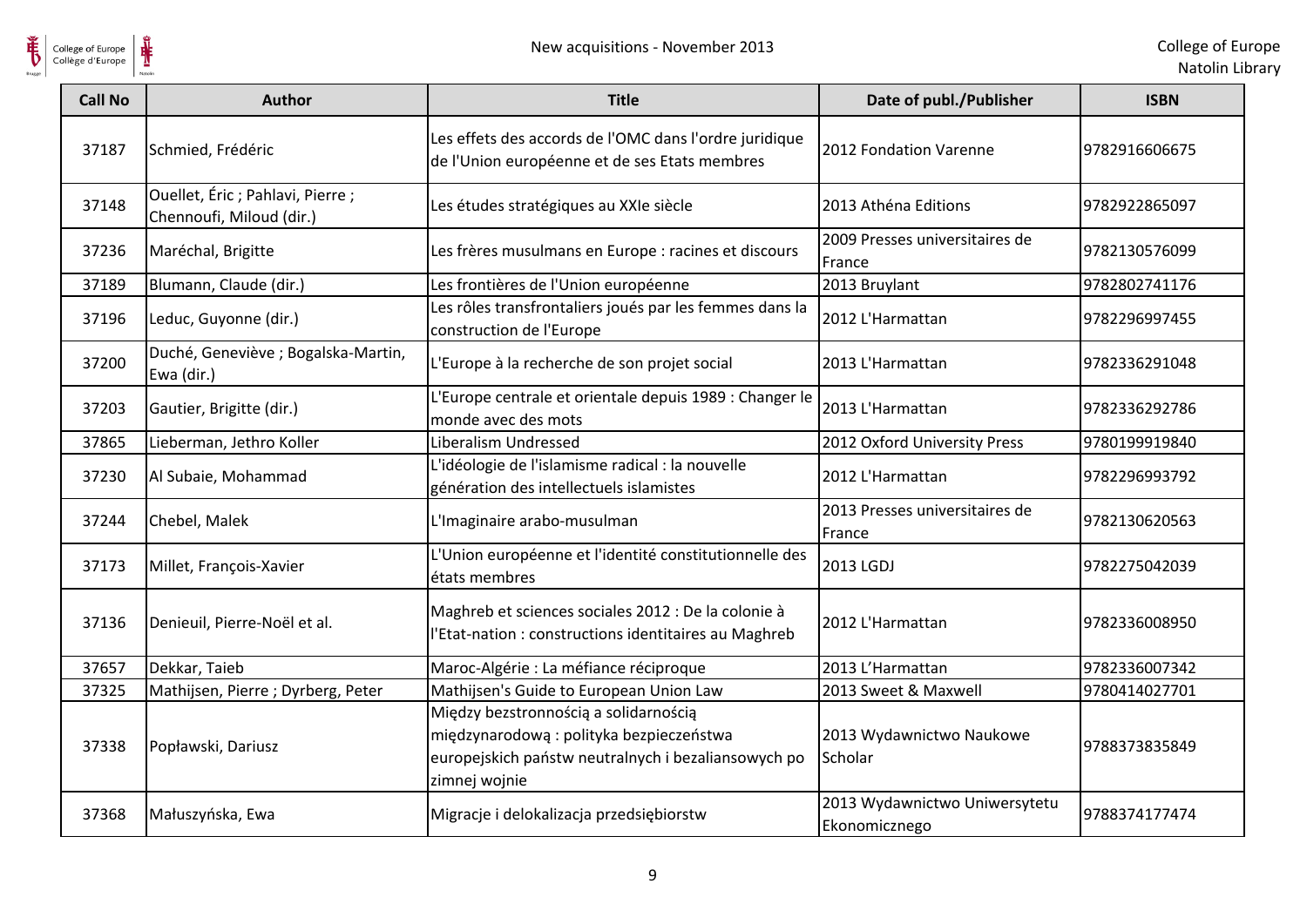

| <b>Call No</b> | <b>Author</b>                                                   | <b>Title</b>                                                                                    | Date of publ./Publisher                            | <b>ISBN</b>   |
|----------------|-----------------------------------------------------------------|-------------------------------------------------------------------------------------------------|----------------------------------------------------|---------------|
| 37301          | Castellino, Joshua; Cavanaugh,<br>Kathleen A.                   | Minority rights in the Middle East                                                              | 2013 Oxford University Press                       | 9780199679492 |
| 37120          | Sarfati, Yusuf                                                  | Mobilizing religion in Middle East politics : a<br>comparative study of Israel and Turkey       | 2014 Routledge                                     | 9780415540162 |
| 37104          | Pope, David; Hill, Dan                                          | Mooting and Advocacy Skills                                                                     | 2011 Sweet & Maxwell                               | 9780414044869 |
| 37176          | Jalabert, Laurent ; Patillon, Christophe<br>(dir.)              | Mouvements paysans : Face à la politique agricole<br>commune et à la mondialisation (1957-2011) | 2013 Presses universitaires de<br>Rennes           | 9782753522701 |
| 37115          | Bouchard, Caroline; Peterson, John;<br>Tocci, Nathalie (eds.)   | Multilateralism in the 21st Century : Europe's quest for<br>effectiveness                       | 2014 Routledge                                     | 9780415520034 |
| 37344          | Szczotka, Jerzy                                                 | Najem i użyczenie egzemplarzy utworu jako odrębne<br>pola eksploatacji                          | 2013 Lex a Wolters Kluwer business   9788326441424 |               |
| 37836          | Senor, Dan; Singer, Saul                                        | Naród start-upów: historia cudu gospodarczego Izraela 2013 Wydawnictwo Studio Emka              |                                                    | 9788363773182 |
| 37372          | Siim, Birte; Mokre, Monika (eds.)                               | Negotiating Gender and Diversity in an Emergent<br>European Public Sphere                       | 2013 Palgrave Macmillan                            | 9780230359680 |
| 37401          | Hajek, Andrea                                                   | Negotiating memories of protest in Western Europe :<br>the case of Italy                        | 2013 Palgrave Macmillan                            | 9781137263773 |
| 37122          | Moniquet, Claude                                                | Néo djihadistes : Ils sont parmi nous : Qui sont-ils ? :<br>Comment les combattre ?             | 2013 Les Editions Jourdan                          | 9782874662706 |
| 37402          | Mitchell, Catherine ; Watson, Jim ;<br>Whiting, Jessica (eds.)  | New challenges in energy security : the UK in a<br>multipolar world                             | 2013 Palgrave Macmillan                            | 9781137298843 |
| 37348          | Pietrucha, Jacek ; Czech-Rogosz,<br>Joanna; Tusińska, Magdalena | Nierównowaga zewnętrzna krajów strefy euro                                                      | 2013 Uniwersytet Ekonomiczny w<br>Katowicach       | 9788378751199 |
| 37317          | Sajkowski, Wojciech                                             | Obraz ludów bałkańskiego wybrzeża Adriatyku we<br>Francji epoki Oświecenia                      | 2013 Rebis                                         | 9788363795207 |
| 37343          | Ury, William                                                    | Odchodząc od NIE : negocjowanie od konfrontacji do<br>kooperacji                                | 2014 Polskie Wydawnictwo<br>Ekonomiczne            | 9788320820911 |
| 37349          | Ciechanowski, Grzegorz                                          | Operacje pokojowe ONZ w XX wieku                                                                | 2013 Adam Marszałek                                | 9788377807293 |
| 37290          | Hartmann, Christian                                             | Operation Barbarossa: Nazi Germany's War in the<br>East, 1941-1945                              | 2013 Oxford University Press                       | 9780199660780 |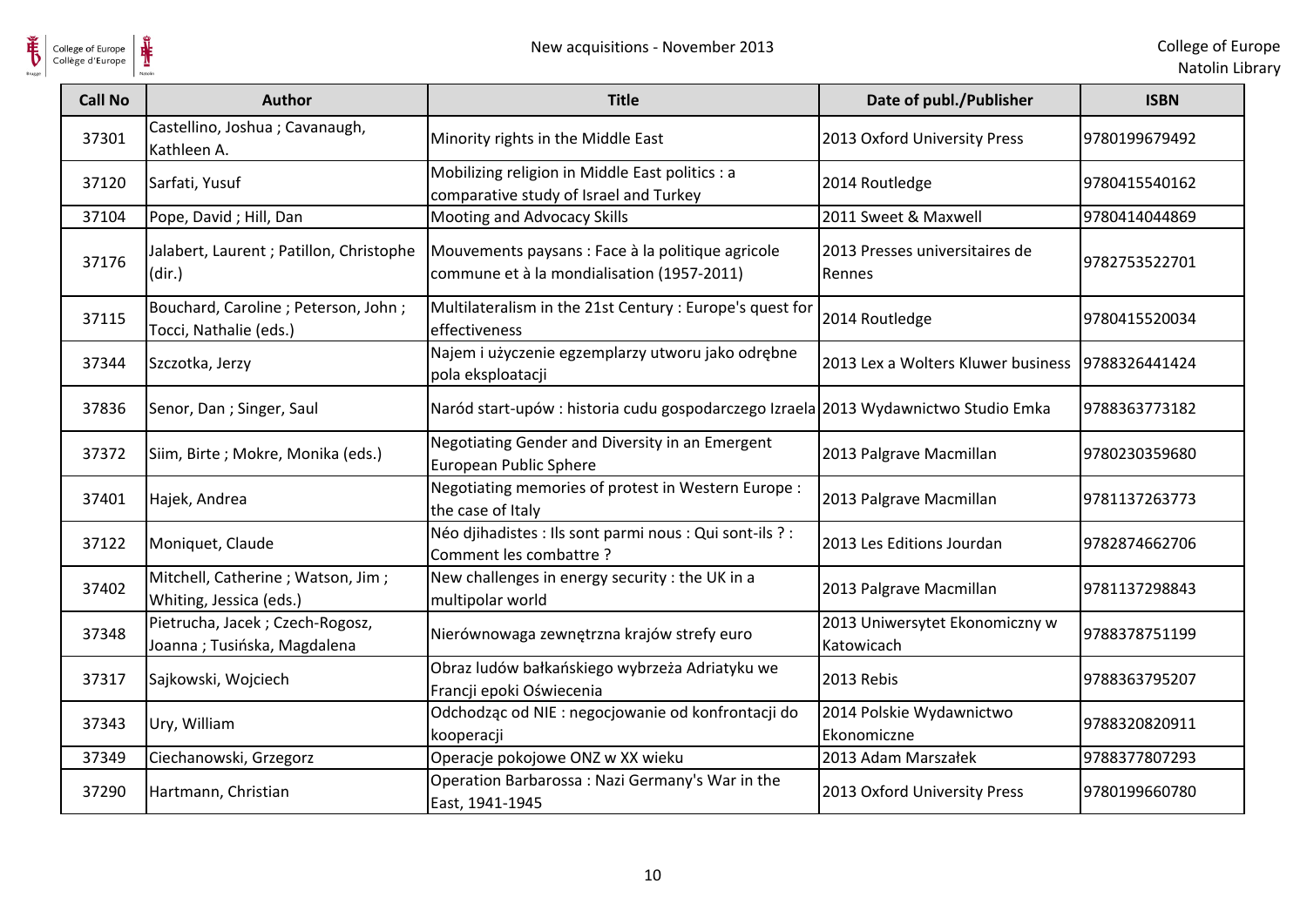

| <b>Call No</b> | <b>Author</b>                                      | <b>Title</b>                                                                                                                                                                                                                              | Date of publ./Publisher                               | <b>ISBN</b>                    |
|----------------|----------------------------------------------------|-------------------------------------------------------------------------------------------------------------------------------------------------------------------------------------------------------------------------------------------|-------------------------------------------------------|--------------------------------|
| 37207          | Petinos, Charalambos                               | Où va la Turquie ? Néo-ottomanisme et islamo-<br>conservatisme                                                                                                                                                                            | 2013 L'Harmattan                                      | 9782343001791                  |
| 37201          | Sandu, Traian; et al. (dir.)                       | Ouest-Est : dynamiques centre-périphérie entre les<br>deux moitiés du continent : la pluridisciplinarité en<br>pratique dans les sciences humaines et sociales :<br>travaux de l'Université d'été de Cracovie 29 août-4<br>septembre 2010 | 2012 L'Harmattan                                      | 9782336290898                  |
| 37646          | MacMillan, Margaret                                | Peacemakers: The Paris Peace Conference of 1919 and<br>Its Attempt to End War                                                                                                                                                             | 2013 John Murray                                      | 9780719562372                  |
| 37162          | Grémy, Arnold                                      | Perfectionner son français : écrire sans fautes, enrichir<br>son vocabulaire, rédiger avec élégance                                                                                                                                       | 2013 Ellipses                                         | 9782729878825                  |
| 37160          | Encel, Frédéric (dir.)                             | Perspectives énergétiques                                                                                                                                                                                                                 | 2013 Ellipses                                         | 9782729877286                  |
| 37355          | Bauman, Zygmunt ; Lyon, David                      | Płynna inwigilacja: rozmowy                                                                                                                                                                                                               | 2013 Wydawnictwo Literackie                           | 9788308052099                  |
| 37350          | Oleksiewicz, Izabela                               | Polityka antyterrorystyczna Unii Europejskiej                                                                                                                                                                                             | 2013 Wydawnictwo Marii Curie-<br>Skłodowskiej         | 9788377843727                  |
| 37357          | Strus, Dorota                                      | Polityka Polski w zakresie ochrony środowiska po<br>przystąpieniu do Unii Europejskiej                                                                                                                                                    | 2013 Oficyna Wydawnicza ASPRA-JR 9788375454635        |                                |
| 37356          | Kosman, Michał M.                                  | Polityka RFN wobec ZSRR/Rosji w latach 1989-2009                                                                                                                                                                                          | 2013 Wydawnictwo Uniwersytetu<br>Kazimierza Wielkiego | 9788370969158                  |
| 37302          | Bayat, Asef (ed.)                                  | Post-Islamism : the changing faces of political Islam                                                                                                                                                                                     | 2013 Oxford University Press                          | 9780199766079<br>9780199766062 |
| 37144          | Wihtol de Wenden, Catherine                        | Pour accompagner les migrations en Méditerranée                                                                                                                                                                                           | 2013 L'Harmattan                                      | 9782343010779                  |
| 37359          | Mondry, Janusz                                     | Powrót geopolityki : Ameryka, Europa i Azja w XXI<br>wieku                                                                                                                                                                                | 2010 Wydawnictwo Rambler                              | 9788362751006                  |
| 37353          | Wielomski, Adam                                    | Prawica w XX wieku                                                                                                                                                                                                                        | 2013 Wydawnictwo von borowiecky 9788360748411         |                                |
| 37337          | Zawidzka-Łojek, Anna; Grzeszczak,<br>Robert (red.) | Prawo materialne Unii Europejskiej                                                                                                                                                                                                        | 2013 Instytut Wydawniczy<br>EuroPrawo                 | 9788376270852                  |
| 37352          | Sobczak, Elżbieta; Markowska,<br>Małgorzata (red.) | Problemy rozwoju regionalnego                                                                                                                                                                                                             | 2013 Uniwersytet Ekonomiczny we<br>Wrocławiu          | 9788376953250                  |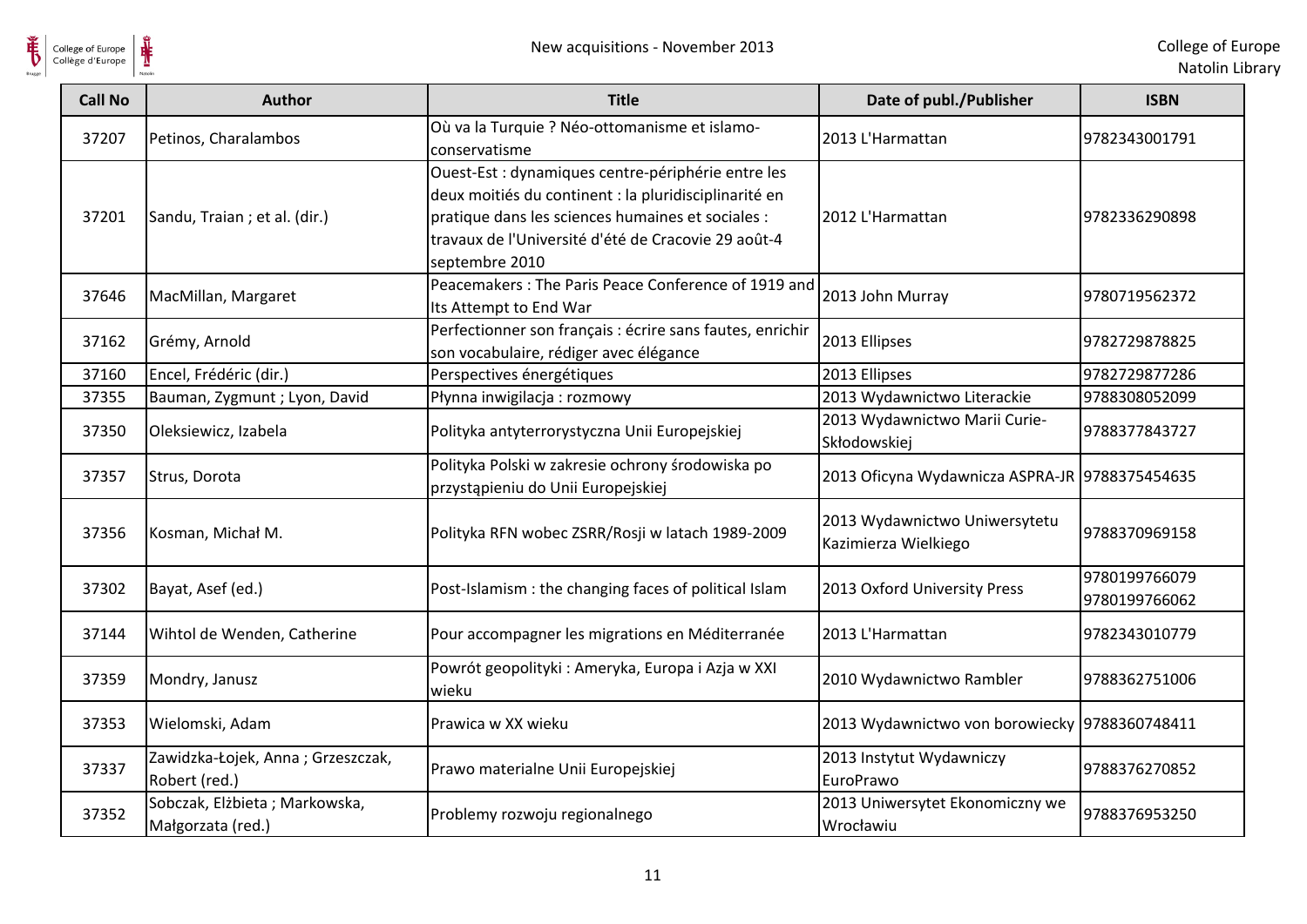

| <b>Call No</b> | <b>Author</b>                                           | <b>Title</b>                                                                                                          | Date of publ./Publisher                  | <b>ISBN</b>   |
|----------------|---------------------------------------------------------|-----------------------------------------------------------------------------------------------------------------------|------------------------------------------|---------------|
| 37336          | Jarosińsi, Mirosław                                     | Procesy i modele internacjonalizacji polskich<br>przedsiębiorstw                                                      | 2013 Oficyna Wydawnicza SGH              | 9788373788268 |
| 37329          | Creswell, John W.                                       | Projektowanie badań naukowych: metody jakościowe, 2013 Wydawnictwo Uniwersytetu<br>ilościowe i mieszane               | Jagiellońskiego                          | 9788323335399 |
| 37864          | Bellamy, Alex J.; Williams, Paul D.<br>(eds.)           | Providing Peacekeepers: The Politics, Challenges, and<br>Future of United Nations Peacekeeping Contributions          | 2013 Oxford University Press             | 9780199672820 |
| 37404          | Ruggiero, Vincenzo; Ryan, Mick                          | Punishment in Europe : a critical anatomy of penal<br>systems                                                         | 2013 Palgrave Macmillan                  | 9781137028204 |
| 37191          | Guitton, Jocelyn                                        | Quel gouvernement économique pour l'Union<br>européenne ?                                                             | 2013 Bruylant                            | 9782802742234 |
| 37159          | Lescot, Christophe                                      | Questions européennes 2013-2014 en QCM                                                                                | 2013 Ellipses                            | 9782729876173 |
| 37215          | Mouric, Joël                                            | Raymond Aron et l'Europe                                                                                              | 2013 Presses universitaires de<br>Rennes | 9782753522404 |
| 37383          | Schwelling, Birgit (ed.)                                | Reconciliation, civil society, and the politics of memory<br>transnational initiatives in the 20th and 21st century   | 2012 Transcript                          | 9783837619317 |
| 37328          | De Hart, Joep ; Dekker, Paul ; Halman,<br>Loek (eds.)   | Religion and civil society in Europe                                                                                  | 2013 Springer                            | 9789400768147 |
| 37405          | Smyth, Emer ; Lyons, Maureen ;<br>Darmody, Merike (ed.) | Religious education in a multicultural Europe : children<br>parents, and schools                                      | 2013 Palgrave Macmillan                  | 9781137281494 |
| 37216          | Reggio, Claire                                          | Repentances catholiques : L'Église face à l'histoire<br>$(1990 - 2010)$                                               | 2013 Presses universitaires de<br>Rennes | 9782753526655 |
| 37813          | Katz, Mark N. (ed.)                                     | Revolution : international dimensions                                                                                 | 2001 CQ Press                            | 156802553X    |
| 37334          | Żakowska-Henzler, Helena                                | Rynek wewnętrzny Unii Europejskiej a prawo własności 2013 Instytut Wydawniczy<br>intelektualnej                       | EuroPrawo                                | 9788376270845 |
| 37648          | Kuru, Ahmet T.                                          | Secularism and State Policies toward Religion: The<br>United States, France, and Turkey                               | 2009 Cambridge University Press          | 9780521741347 |
| 37369          | Harford, Tim                                            | Sekrety ekonomii                                                                                                      | 2013 Wydawnictwo Literackie              | 9788308052488 |
| 37335          | Machowska, Aleksandra                                   | Słownik terminologii prawniczej polsko-francuski =<br>Dictionnaire de la treminologie juridique polonais-<br>français | 2013 Lex a Wolters Kluwer business       | 9788326445668 |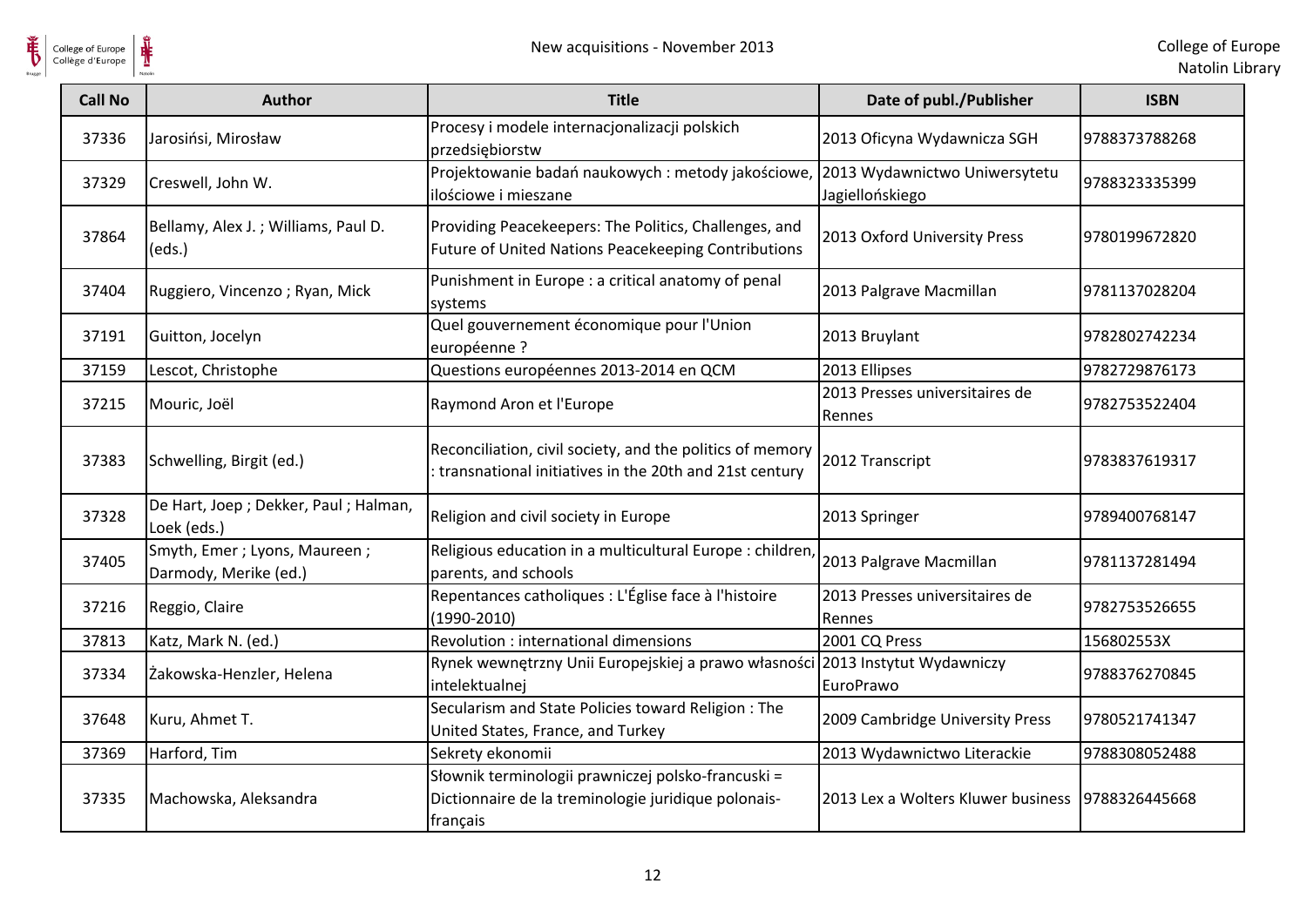

| <b>Call No</b> | Author                                         | <b>Title</b>                                                                                                                                                                                                     | Date of publ./Publisher                 | <b>ISBN</b>   |
|----------------|------------------------------------------------|------------------------------------------------------------------------------------------------------------------------------------------------------------------------------------------------------------------|-----------------------------------------|---------------|
| 37333          | Grzegorzewski, Zbigniew                        | Służby specjalne a bezpieczeństwo państwa polskiego                                                                                                                                                              | 2013 Adam Marszałek                     | 9788362941353 |
| 37141          | Gabryel, Nasser Suleiman                       | Sociologie politique du Maroc : la raison d'Etat<br>constitutionnelle                                                                                                                                            | 2013 L'Harmattan                        | 9782343005829 |
| 37361          | Matlak, Andrzej; Stanisławska-Kloc,<br>Sybilla | Spory o właśność intelektualną: księga jubileuszowa<br>dedykowana profesorom Januszowi Barcie i<br>Ryszardowi Markiewiczowi                                                                                      | 2013 Lex a Wolters Kluwer business      | 9788326440038 |
| 37859          | Wanner, Catherine (ed.)                        | State Secularism and Lived Religion in Soviet Russia<br>and Ukraine                                                                                                                                              | 2012 Oxford University Press            | 9780199937639 |
| 37105          | Higgins, Edwina; Tatham, Laura                 | <b>Successful Legal Writing</b>                                                                                                                                                                                  | 2011 Sweet & Maxwell                    | 9780414041844 |
| 37319          | Bieniek, Karol                                 | System partyjny Republiki Turcji w latach 1950-2011                                                                                                                                                              | 2013 Elipsa                             | 9788371512353 |
| 37354          | Szcześniak, Patrycja                           | System pomocy społecznej w państwach<br>członkowskich Unii Europejskiej - przykład Polski i<br>Niemiec = The system of social welfare in member<br>countries of the European Union based on Polish and<br>German | 2013 Wydawnictwo Naukowe<br>Scriptorium | 9788362625604 |
| 37332          | Kazimierski, Leszek Leopold                    | Sztuka wystąpień publicznych                                                                                                                                                                                     | 2013 Samo Sedno                         | 9788377882825 |
| 37358          | Lubowski, Andrzej                              | Świat 2040 : czy Zachód musi przegrać?                                                                                                                                                                           | 2013 Znak                               | 9788324020485 |
| 37158          | Thomson, Jean-Max                              | The Big Picture : Exercices de vocabulaire                                                                                                                                                                       | 2012 Ellipses                           | 9782729875275 |
| 37157          | Thomson, Jean-Max                              | The Big Picture : Vocabulaire de l'actualité en anglais                                                                                                                                                          | 2012 Ellipses                           | 9782729873776 |
| 37406          | Petrović, Milenko                              | The democratic transition of post-communist Europe :<br>in the shadow of communist differences and uneven<br>EUropeanisation                                                                                     | 2013 Palgrave Macmillan                 | 9780230354319 |
| 36964          | Mangiameli, Stelio (ed.)                       | The European crisis : Interpretations and answers                                                                                                                                                                | 2012 Giuffre Editore                    | 8814175012    |
| 37292          | Pinder John ; Usherwood, Simon                 | The European Union: A very short introduction                                                                                                                                                                    | 2013 Oxford University Press            | 9780199681693 |
| 37291          | Pinder John ; Usherwood, Simon                 | The European Union: A very short introduction                                                                                                                                                                    | 2013 Oxford University Press            | 9780199681693 |
| 37391          | Backes, Uwe; Moreau, Patrik (eds.)             | The Extreme Right in Europe : Current Trends and<br>Perspectives                                                                                                                                                 | 2012 Vandenhoeck & Ruprecht             | 9783525369227 |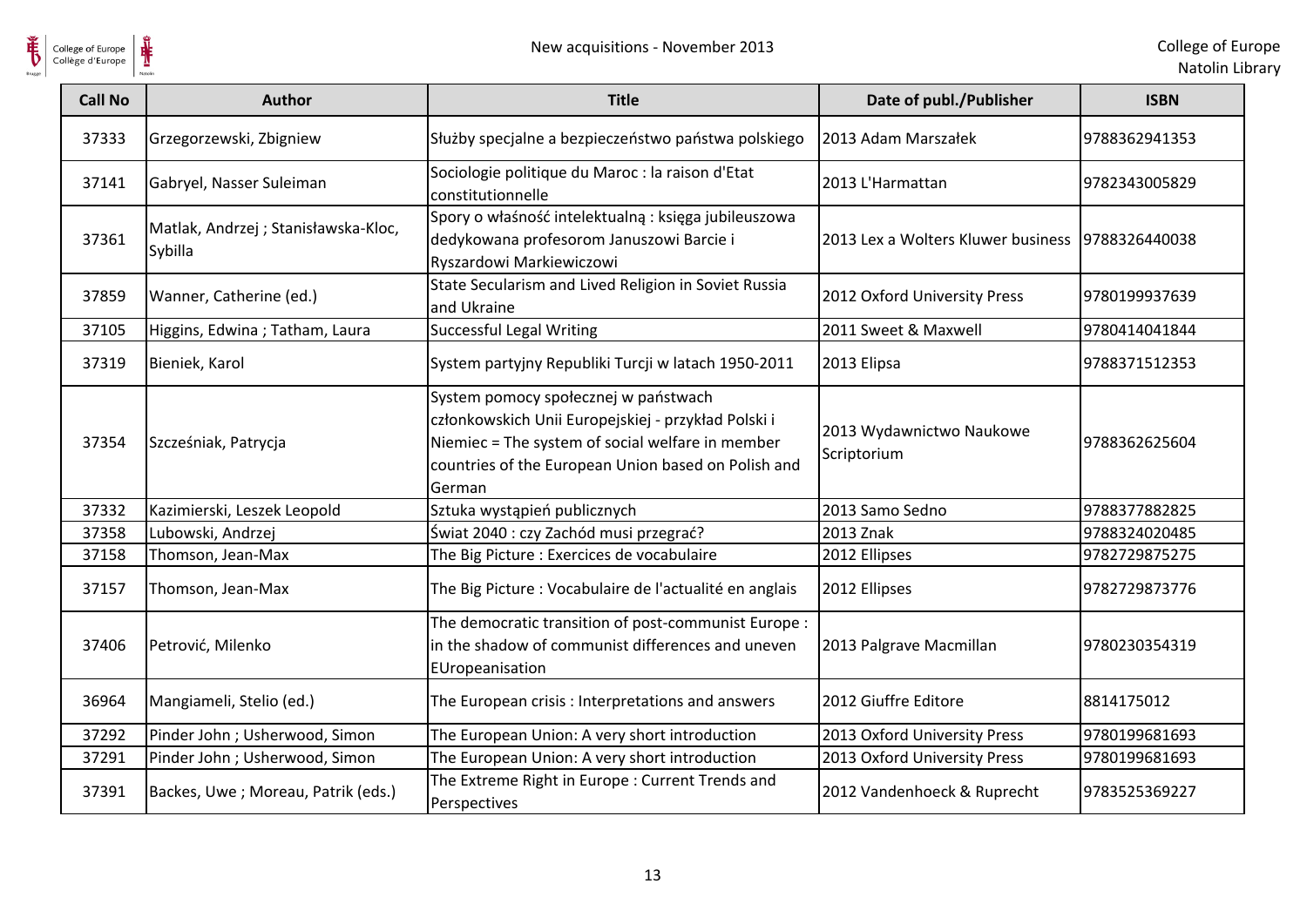

| <b>Call No</b> | <b>Author</b>                                                   | <b>Title</b>                                                                                                                        | Date of publ./Publisher         | <b>ISBN</b>   |
|----------------|-----------------------------------------------------------------|-------------------------------------------------------------------------------------------------------------------------------------|---------------------------------|---------------|
| 37224          | Holmes, Richard ; Imperial War<br>Museum                        | The First World War in Photographs                                                                                                  | 2006 Carlton Books              | 9781844423194 |
| 37303          | Esposito, John L.                                               | The Future of Islam                                                                                                                 | 2013 Oxford University Press    | 9780199975778 |
| 37252          | Lambert, Hélène ; McAdam, Jane ;<br>Fullerton, Maryellen (eds.) | The global reach of European refugee law                                                                                            | 2013 Cambridge University Press | 9781107041752 |
| 37293          | Patel, Kiran Klaus ; Schweitzer, Heike<br>(eds.)                | The historical foundations of EU competition law                                                                                    | 2013 Oxford University Press    | 9780199665358 |
| 37326          | Sherman, Daniel J.; et al. (ed.)                                | The long 1968 : revisions and new perspectives                                                                                      | 2013 Indiana University Press   | 9780253009104 |
| 37294          | Hill, Christopher                                               | The National Interest in Question : Foreign Policy in<br><b>Multicultural Societies</b>                                             | 2013 Oxford University Press    | 9780199652761 |
| 37312          | Van Dijk, Jan                                                   | The network society                                                                                                                 | 2012 Sage Publications          | 9781446248966 |
| 37221          | King, Stephen J. (Stephen Juan)                                 | The new authoritarianism in the Middle East and North<br>Africa                                                                     | 2009 Indiana University Press   | 9780253221469 |
| 37863          | Levi-Faur, David (ed.)                                          | The Oxford Handbook of Governance                                                                                                   | 2012 Oxford University Press    | 9780199560530 |
| 37295          | Freeden, Michael; Sargent, Lyman<br>Tower ; Stears, Marc (eds.) | The Oxford handbook of political ideologies                                                                                         | 2013 Oxford University Press    | 9780199585977 |
| 37250          | Huggan, Graham (ed.)                                            | The Oxford Handbook of Postcolonial Studies                                                                                         | 2013 Oxford University Press    | 9780199588251 |
| 37304          | Alexeev, Michael V.; Weber, Shlomo<br>(eds.)                    | The Oxford handbook of the Russian economy                                                                                          | 2013 Oxford University Press    | 9780199759927 |
| 37305          | Esposito, John L. (ed.)                                         | The Oxford history of Islam                                                                                                         | 1999 Oxford University Press    | 9780195107999 |
| 37851          | Vogel, David                                                    | The politics of precaution : regulating health, safety,<br>and environmental risks in Europe and the United<br><b>States</b>        | 2012 Princeton University Press | 9780691124162 |
| 37330          | Yergin, Daniel                                                  | The Quest : W poszukiwaniu energii o energii<br>bezpieczeństwie i definiowaniu świata na nowo                                       | 2013 Kurhaus                    | 9788363993139 |
| 37296          | Larsen, Christian Albrekt                                       | The Rise and Fall of Social Cohesion : The Construction<br>and De-construction of Social Trust in the US, UK,<br>Sweden and Denmark | 2013 Oxford University Press    | 9780199681846 |
| 37297          | Toye, Richard                                                   | The Roar of the Lion: The Untold Story of Churchill's<br>World War II Speeches                                                      | 2013 Oxford University Press    | 9780199642526 |
| 37650          | MacMillan, Margaret                                             | The Uses and Abuses of History                                                                                                      | 2010 Profile Books Ltd          | 9781846682100 |